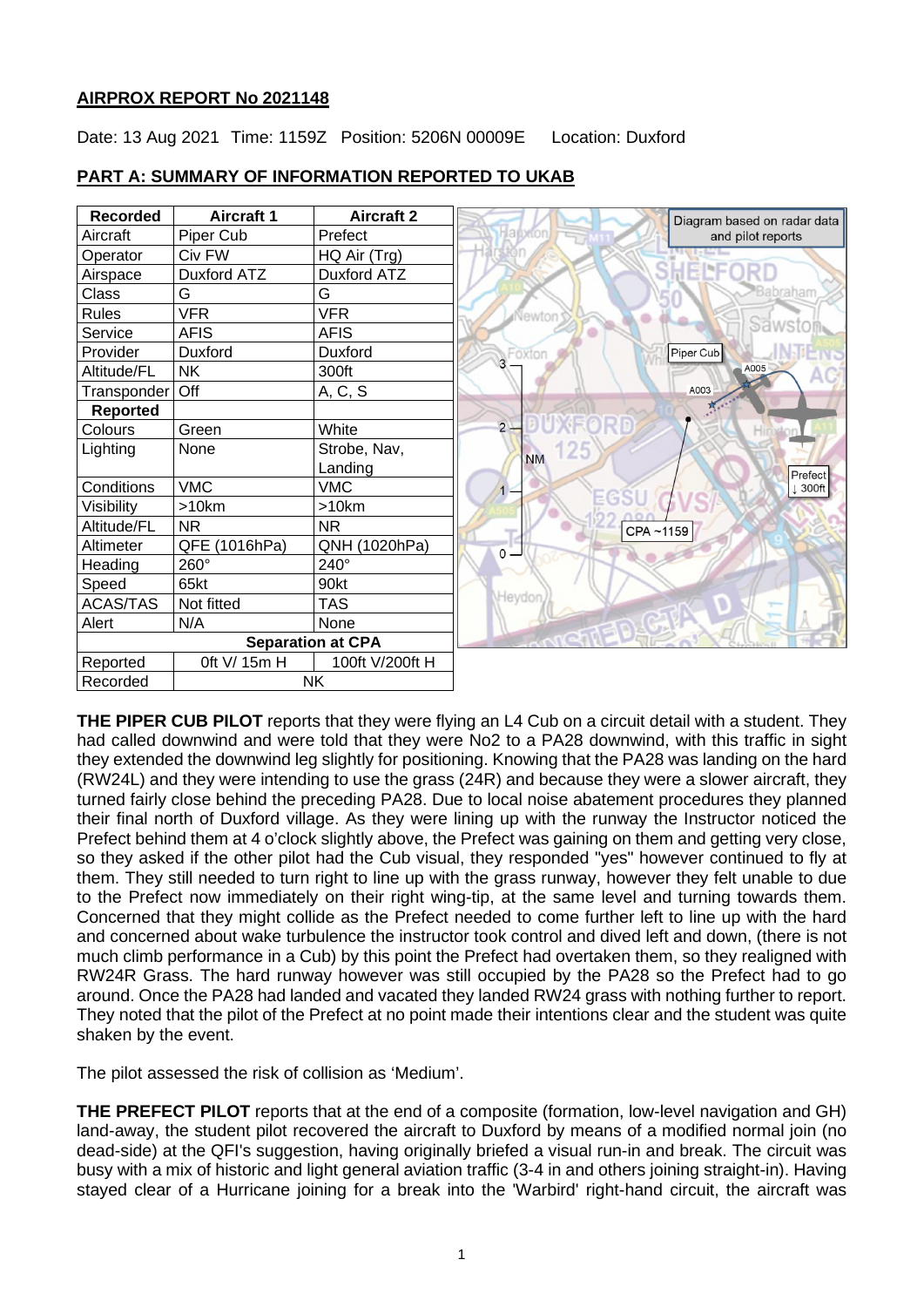positioned downwind left-hand behind two other aircraft (GA followed by Piper Cub). Subsequently two further GA pilots called 2-3 mile final on initial contact with Duxford. Due to the low speed of the Cub. the Prefect closed throughout the downwind and final turn. The Piper Cub was asked to land on the grass RW24R, with the Prefect only able to land on RW24L. The crew had the Piper Cub in sight throughout in front, low and to their left. A go-around decision was made on short final by the QFI due to the GA ahead still occupying the tarmac runway. In hindsight, the geometry did not make sense with the Piper being left of them and the grass landing strip to the right of the tarmac. An earlier go-around decision by them could have reduced the Piper pilot's perceived threat. However, they had the aircraft in sight throughout and therefore perceived the risk to be low. They were informed, on return from leave, the Piper Cub pilot had filed an Airprox.

The pilot assessed the risk of collision as 'Low'.

**THE DUXFORD AFISO** reports that the Prefect pilot reported downwind left-hand and was advised two ahead, one of which was the Cub. The Prefect pilot acknowledged stating "that makes us number three". The AFISO advised that was correct. As the Cub turned final they observed the Prefect also on final but could not judge from the tower how close they were. Almost immediately the Cub pilot reported that they were "not happy with that". The Prefect then reported the Cub in sight. Both aircraft landed safely and the Cub pilot reported that they were considering reporting an Airprox. The Cub pilot phoned the tower later to advise that they would report an Airprox. The AFISO noted that the circuit speed differential between the Cub and the Prefect was considerable.

### **Factual Background**

The weather at Stansted was recorded as follows:

EGSS 131150Z AUTO 22014KT 9999 BKN022 BKN028 19/14 1021=

### **Analysis and Investigation**

### **CAA ATSI**

The Cub pilot (instructor) reported that they had been conducting a left-hand circuit detail, with a student, to RW24R (grass). On the downwind leg of the circuit, they were advised that they were No2 to a PA28, and they chose to extend downwind slightly for positioning. The PA28 pilot was making an approach to RW24L (hard).

The Prefect pilot (instructor) reported that they had been conducting a land-away detail, with a student, and that they had joined the normal left-hand circuit (not via the deadside) for RW24L (hard). The pilot requested a Basic Service, however the service provided within the visual circuit at Duxford is an Aerodrome Flight Information Service. Prior to the Prefect pilot joining the circuit they had been one of a formation of two. Their playmate had joined the circuit a few minutes previously. In the interest of providing clarity to the reader, the playmate is referred to in this report as the unrelated Prefect (UR Prefect).

ATSI had access to reports from the pilots of both aircraft and an initial occurrence report from the Duxford FISO. The Area radar and Duxford RTF recordings were reviewed for the relevant period. The Duxford RTF was constant throughout the period reviewed, with several pilots stepping on each others' transmissions. The Cub aircraft could not be formally identified on the radar recording. However, a Primary Radar contact was displayed intermittently in the positions reported by the pilot, and all other aircraft within the circuit could be accounted for. It has therefore been assumed for the purposes of this report that this Primary Radar contact was the Cub aircraft. In the interest of brevity, only the RTF pertinent to the aircraft involved has been included in this report, together with any RTF that might assist readers in determining the position of the Cub aircraft when it was not being displayed on the radar.

At 1130:12 the Cub pilot made initial contact with Duxford Information, requested the airfield information, and advised that they were looking for 30min of circuits. The FISO responded, "*taxi to*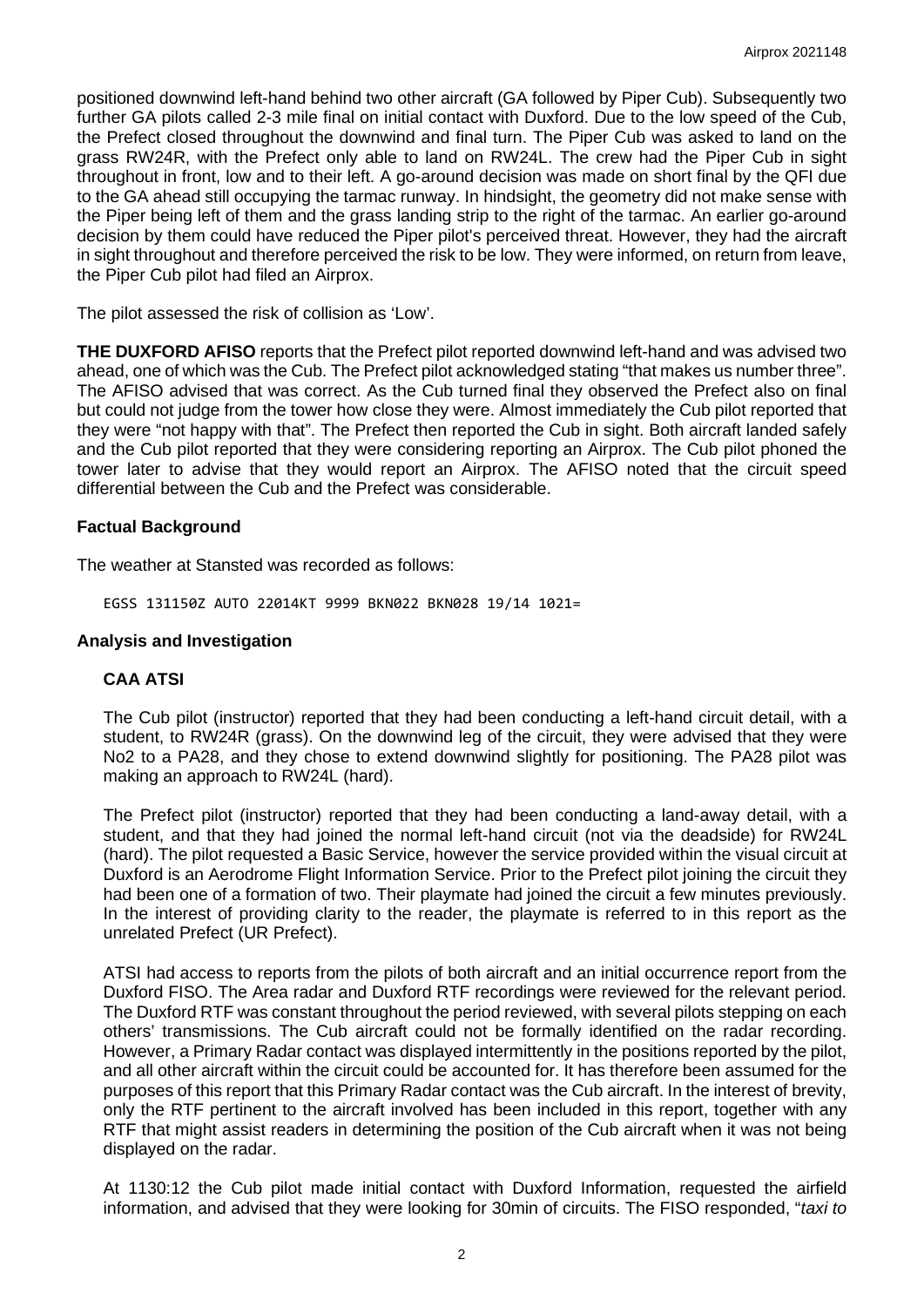*holding point Bravo for 24 grass, the QFE is 1016*." The pilot read back, "*taxi to holding point Bravo for 24 grass*."

At 1132:53 the Cub pilot said, "*positioned behind the Catalina, ready for departure*.". The FISO responded, "*roger, take-off your discretion 24 grass, the instant wind is 230° 12kt, it has been recently up to 21kt from 360*." The pilot responded, "*roger that's copied, take-off our discretion*."

At 1135:23 the FISO advised the Cub pilot that there had been a few complaints from Duxford village and that they had been directed to instruct all circuit traffic to give the village a wide berth. The pilot acknowledged.

The circuit detail of the Cub pilot continued, and the circuit became busy with a C150, an unrelated Prefect, a departing PA28 getting airborne from RW24L (hard) and the Cub climbing away from RW24R (grass), except for the departure, all were for the left-hand circuit. There was also a Spitfire on short final and a Hurricane on long final, both for a run-and-break into the right-hand circuit.

At 1147:27 the FISO passed Traffic Information to the C150 pilot, "*look out for a PA28 just airborne departing to the west or southwest and a Cub just getting airborne off the grass and also a Prefect on the go around into the left-hand circuit*." The Prefect referred to was not the Prefect involved in the Airprox. The C150 pilot reported visual with all 3 aircraft and was told to report final. The pilot confirmed it was for a touch-and-go and the FISO acknowledged and passed Traffic Information on the Spitfire running in. Note: The Cub was climbing away from RW24R at this point, and the unrelated Prefect (UR Prefect) was on the go around RW24L, neither aircraft are displayed in Figure 1 below.



Figure 1 – 1147:27

At 1147:45 the Spitfire pilot reported at 2NM for the run-and-break and the FISO acknowledged. The FISO then turned their attention to aircraft on the ground and at 1148:13 the Spitfire pilot reported, "*going up and above the Cub on the climb out*." The FISO acknowledged. (Figure 2)



Figure 2 – 1148:13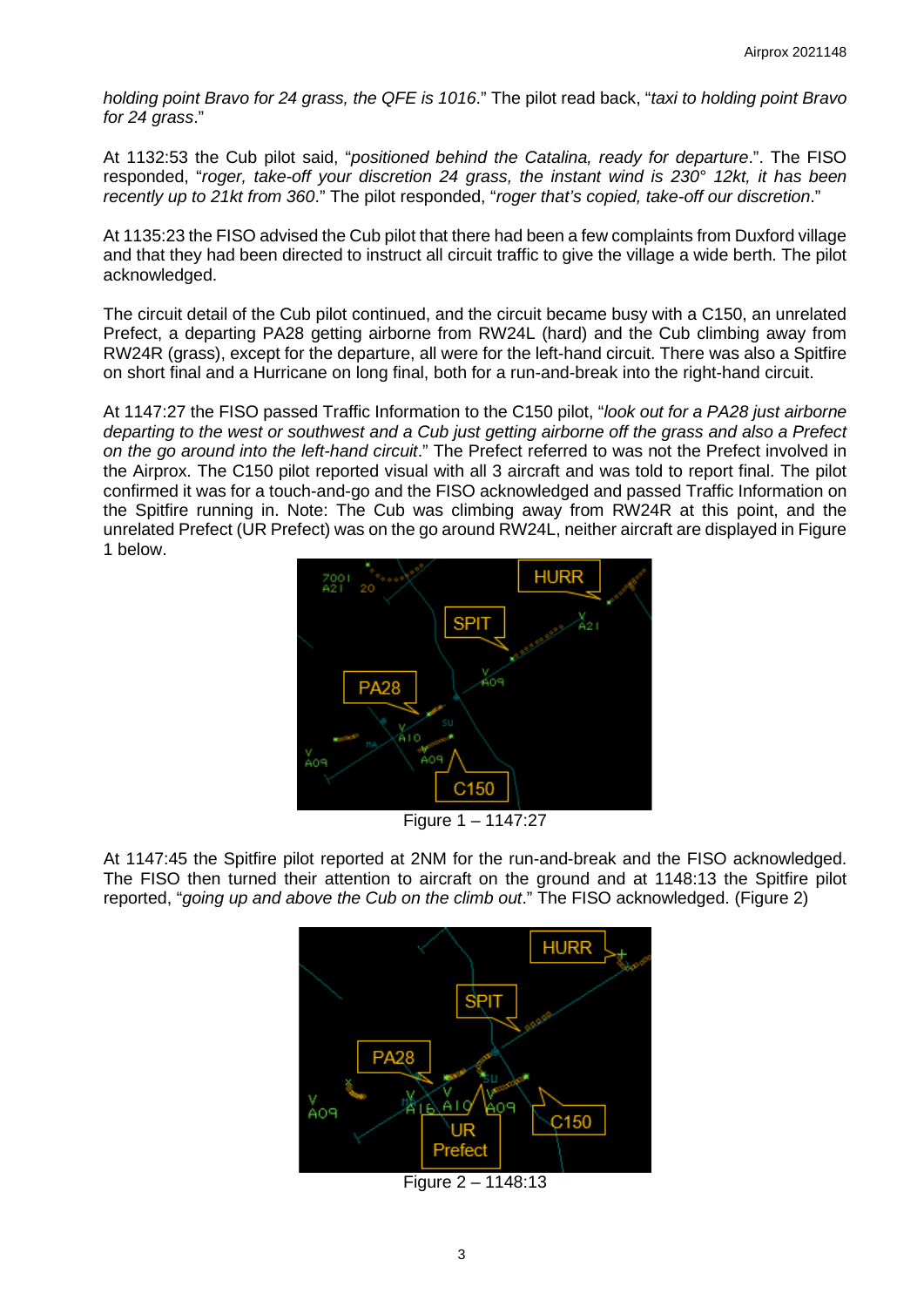The FISO turned their attention to aircraft downwind, aircraft on the ground and aircraft leaving the frequency. At 1148:31 the unrelated Prefect pilot reported downwind to land. The FISO acknowledged and passed Traffic Information on the C150 ahead and the pilot was asked to report final.

The FISO turned their attention to aircraft on the ground and to the departing PA28 leaving the frequency. The Spitfire pilot then reported downwind and was asked to report final. The FISO passed Traffic Information to the C150 pilot on the Spitfire.

At 1150:06 the Cub pilot reported, "*downwind for the option, 24 grass*." The FISO responded, "*roger the Spitfire is just halfway around the right base*." (Figure 3)



Figure 3 - 11:50.06 (Cub downwind)

At 1150:25 the Hurricane pilot reported, "*5 miles out*." The FISO advised that there were 3 or 4 in the circuit and asked the pilot for a two-minute warning. The pilot responded that they would wait to be called in to the circuit when the FISO was ready.

At 1150:51 the FISO turned their attention to an aircraft on the ground and issued the pilot with a line up clearance for RW24R (grass) (Figure 4).



Figure 4 - 11:50.51

At 1151:15 the Spitfire Pilot was given a land at their discretion on RW24L (hard). At 1151:25 the Airprox Prefect pilot made initial contact with the FISO, using just their callsign and requested a Basic Service. The FISO queried the callsign and the pilot confirmed their callsign and requested to join. The FISO responded, "*join for 24 left-hand the QFE 1016, the circuit is active now with three in*." The pilot read back, "*1016, three in*." (Figure 5)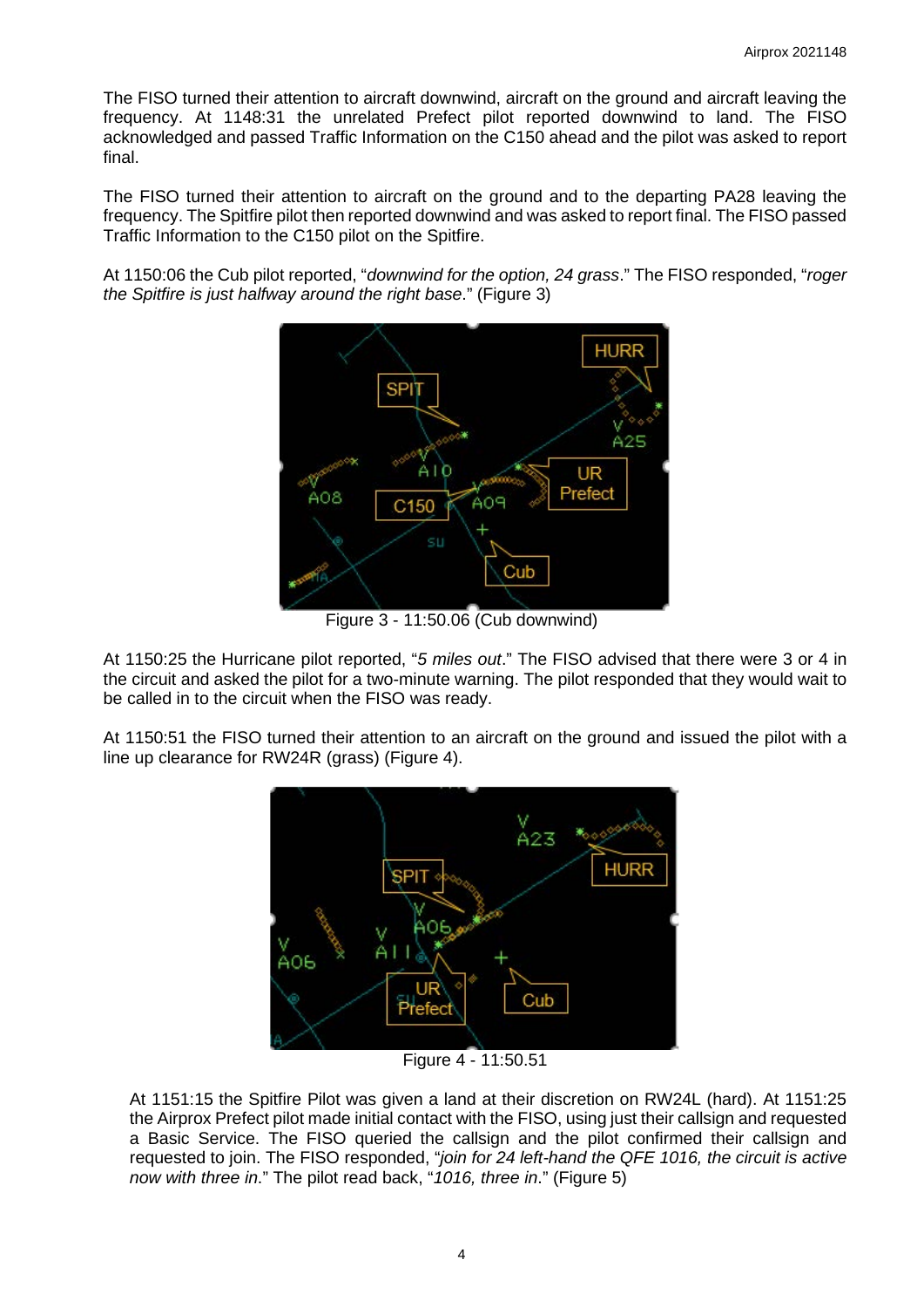

Figure 5 - 11:51.25

The pilot of an unrelated aircraft was then given take-off immediate at their discretion from RW24R (grass). This was followed by an initial call from an inbound aircraft and an instruction issued to an aircraft on the ground.

At 1152:02 the PA28 pilot called for re-join from the southwest and was told to standby. The FISO turned their attention to the landed Spitfire.

At 1152:18 Traffic Information was passed to the joining Airprox Prefect pilot, on the Hurricane about to run-in from the northeast. The pilot reported visual.

At 1152:30 the Cub pilot called "*final for the option*." The FISO responded, "*option at your discretion, grass runway, surface wind 260° 15 up to 20 kts.*" The pilot read back, "*option at our discretion*." (Figure 6)



Figure 6 - 11:52.30 (Cub has faded from radar)

At 1152:50 there were two transmissions at once. The unrelated Prefect pilot calling left-base and another transmission from the pilot of an aircraft whose callsign could not be established, however the pilot could be heard saying that they would position to the north behind the Hurricane, and therefore it's likely that this call was from the Airprox Prefect pilot. The FISO responded only to the pilot of the unrelated Prefect, confirming that they couldn't see the Hurricane. The FISO then asked the Hurricane pilot to report running in and the pilot advised that they were running in now and were at 2NM. Traffic Information was then passed to the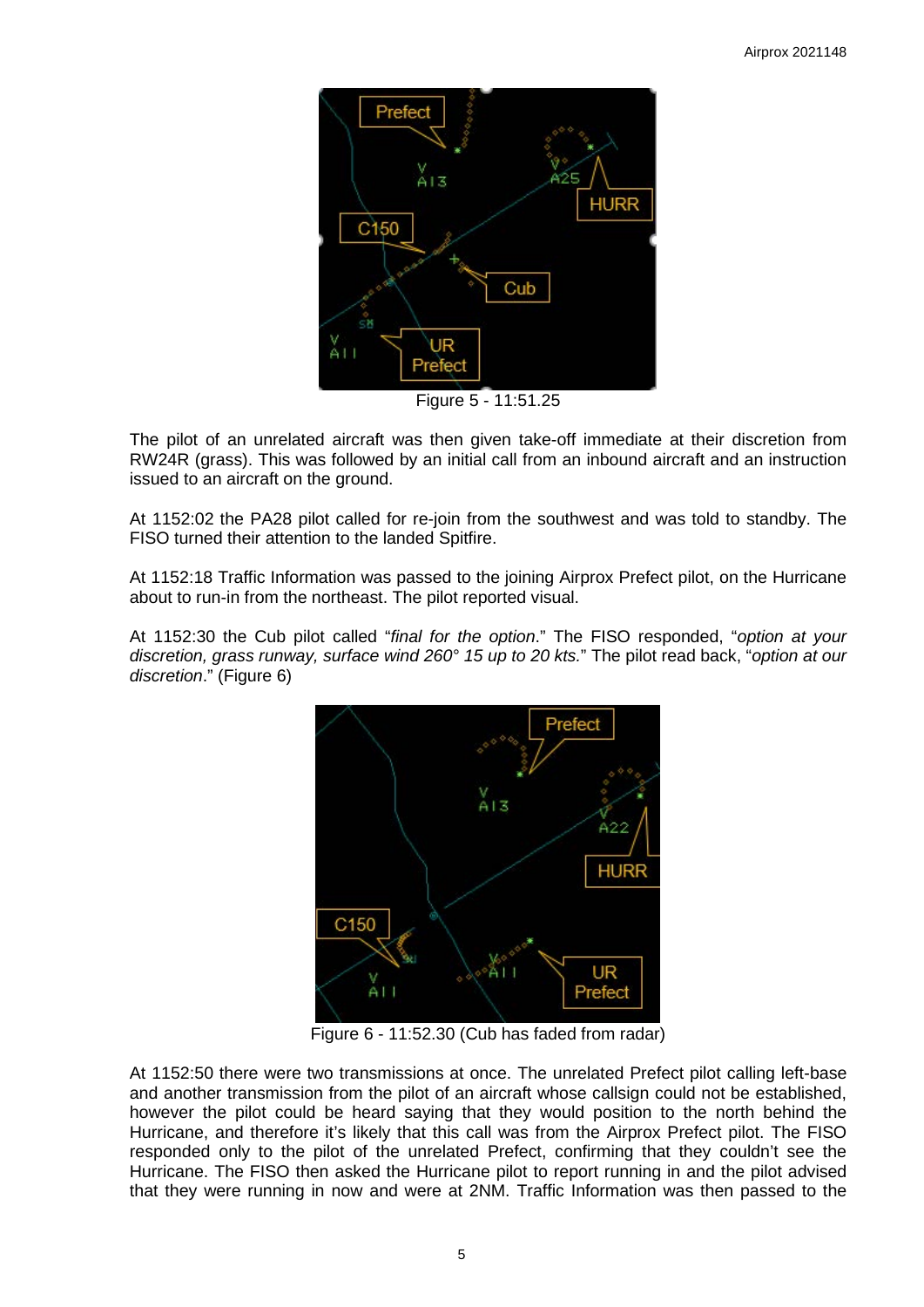Hurricane pilot on the unrelated Prefect on left-base to land, followed by reciprocal Traffic Information to the unrelated Prefect pilot on the Hurricane for a run-and-break. The unrelated Prefect pilot reported visual with the Hurricane.

The FISO turned their attention to aircraft on the ground and there were another two transmissions at once, neither of which were discernible nor was there time for the FISO to query.

At 1153:26 the C150 pilot reported downwind and was told to report final. The pilot acknowledged (Figure 7).



Figure 7 - 11:53.26

The FISO turned their attention to aircraft on the ground. At 1153:50 the unrelated Prefect pilot reported final and was given land at their discretion RW24 left. The pilot acknowledged. At 1154:33 a pilot on the ground called for a radio check and taxi and was told to standby.

At 1154:36 the PA28 pilot called again requesting joining instructions and was given joining instruction for RW24L (hard) and advised that there were 3 or 4 in the circuit. The Hurricane pilot then reported breaking into the right-hand circuit and was told to report downwind. (Figure 8)



Figure 8 - 11:54.36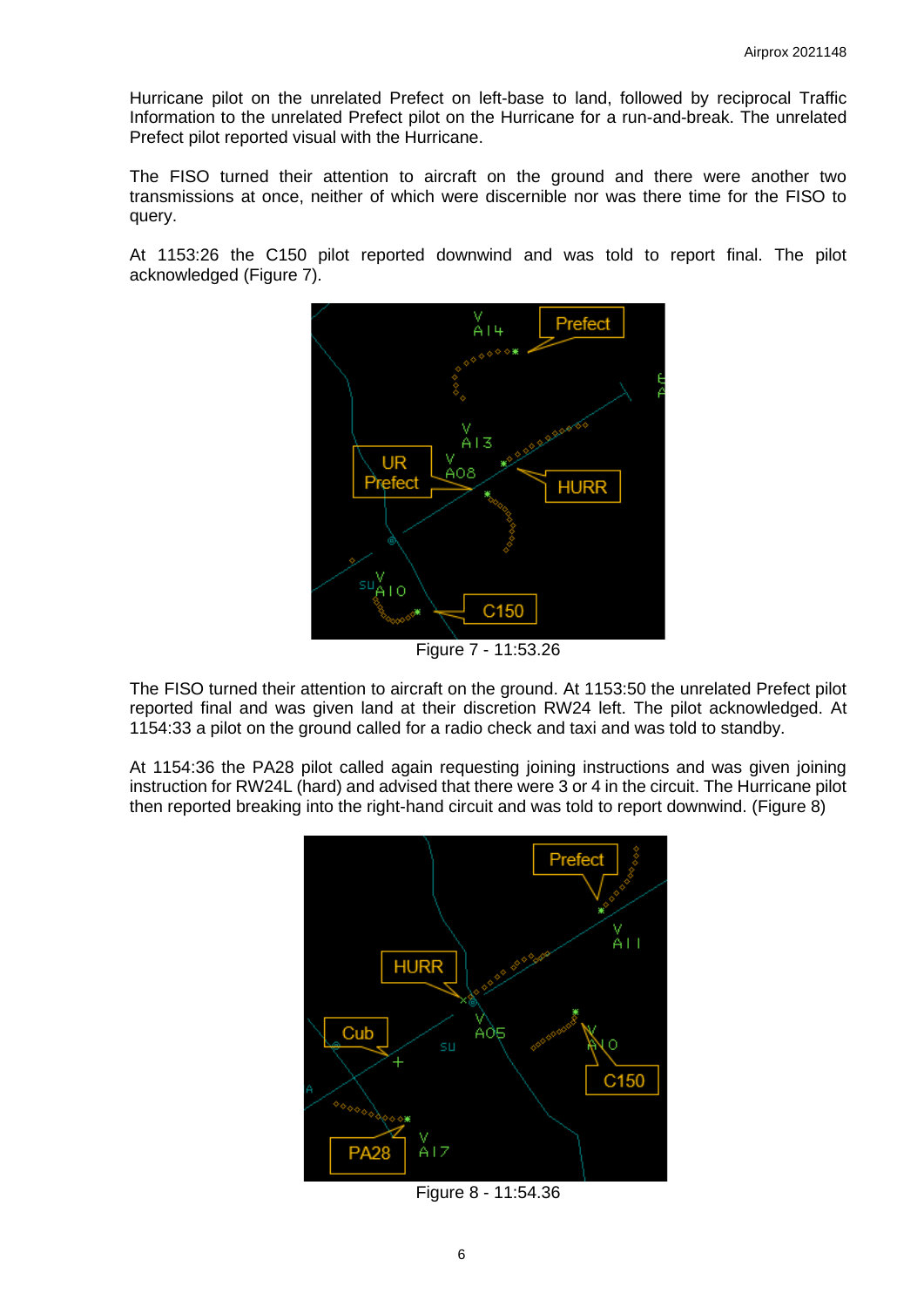At 1154:55 the Airprox Prefect pilot reported running in for the break. The pilot used the callsign of the unrelated Prefect when they made this report. The FISO acknowledged this call, using the callsign of the unrelated Prefect. The Airprox Prefect pilot then corrected their callsign and the FISO acknowledged and said, "*oh I beg your pardon, at your discretion then, report downwind, there is a Hurricane in the right-hand downwind position now*."

At 1155:17 there was a garbled transmission, with three pilots stepping on each other. One was from an aircraft 7NM to the east of the airfield requesting joining instructions. The pilot was instructed to standby and the FISO turned their attention to an aircraft on the ground.

At 1155:28 the Hurricane pilot reported downwind right-hand, and the pilot was given Traffic Information on a C150 at half a mile final. This was acknowledged.

The FISO then turned their attention to the landed unrelated Prefect. They then asked the Hurricane pilot if they were for the grass and the pilot confirmed that they would take RW24 grass. The Hurricane pilot was again passed Traffic Information on the C150 at half a mile final and advised that the C150 would be for a touch-and-go on the main runway. The pilot acknowledged.

At 1156:10 the C150 pilot said they would go around to give way to the Hurricane. The FISO acknowledged.

At 1156:15 the Hurricane pilot was advised that the C150 was going around. The pilot acknowledged.

At 1156:22 there was an unreadable transmission, followed by two at once and then the Prefect pilot reported, "*downwind (unintelligible word) land*." The FISO responded, "*there is a Cub ahead of you in the late downwind left-hand position and another one ahead of him*." The pilot responded, "*visual.*" (Figure 9)

The FISO then queried which aircraft was late downwind and about to turn base and the pilot of the PA28 confirmed that it was them.



Figure 9 - 1156:22

At 1156:51 the Cub pilot reported, "*we'll position behind the PA28*." The FISO responded, "*thanks, that makes you number three, there's two ahead of you*." There was no response from the pilot.

At 1156:58 the FISO gave a land at your discretion on the grass to the Hurricane pilot and passed the instant wind of 260° 18kt. The Hurricane pilot acknowledged. (Figure 10)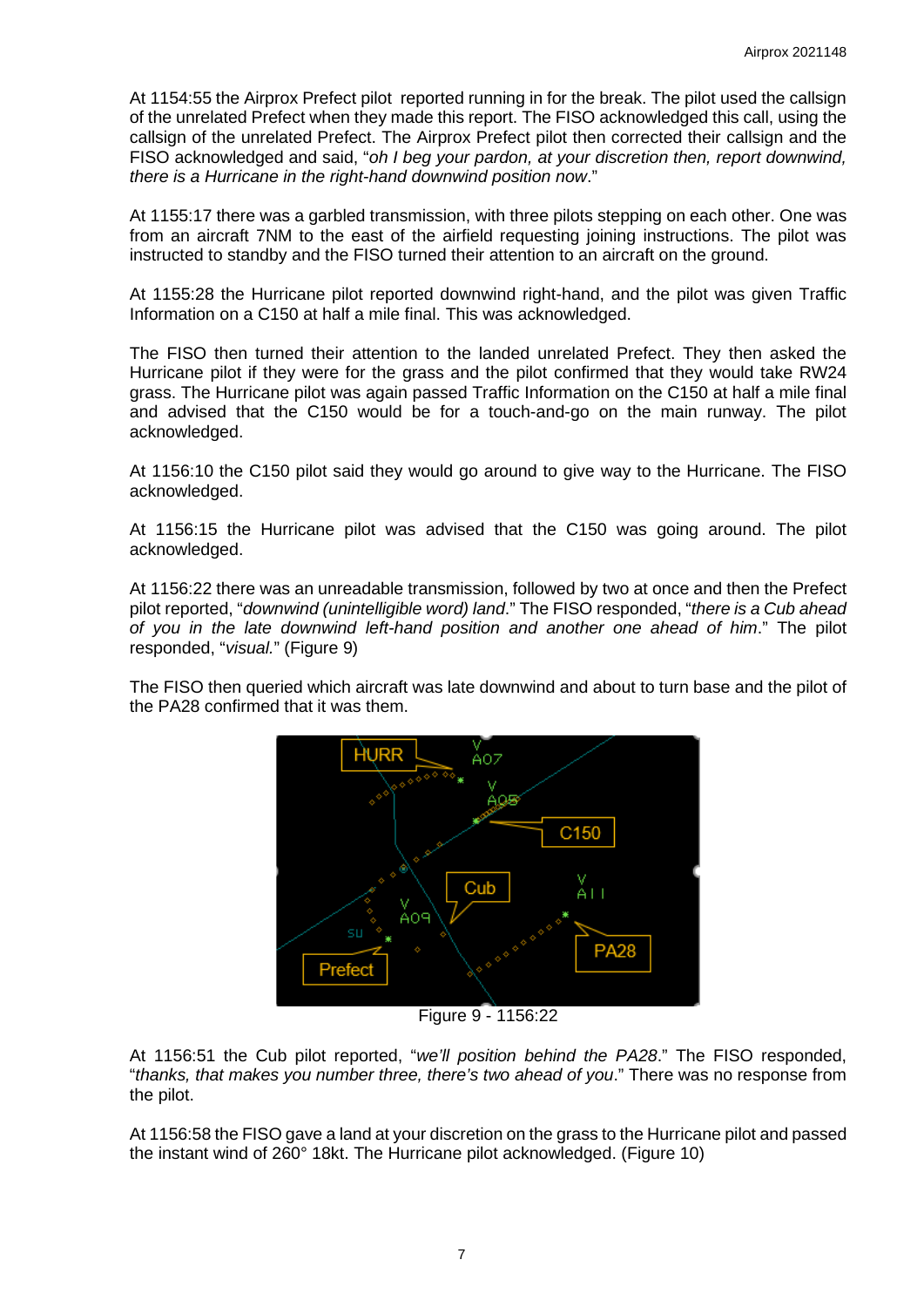

Figure 10 - 1156:58

Between 1157:05 and 1157:45 a pilot called east of the airfield, requesting airfield information, and joining instructions, and was given instructions to join for RW24 left-hand and advised that the circuit was active with 3 or 4 in. The pilot asked if a straight-in approach was possible and the FISO said that they didn't know exactly where the pilot was, and that a straight-in approach would be at the pilot's discretion, to report at 4NM and then reconfirmed that the circuit was active. The pilot responded that they were at 4NM and the FISO responded, "*roger then, look out for traffic, I think there are three of them ahead of you, and report 2NM*". The pilot read back, "*report two miles*." (Figure 11)



Figure 11 - 11:57.05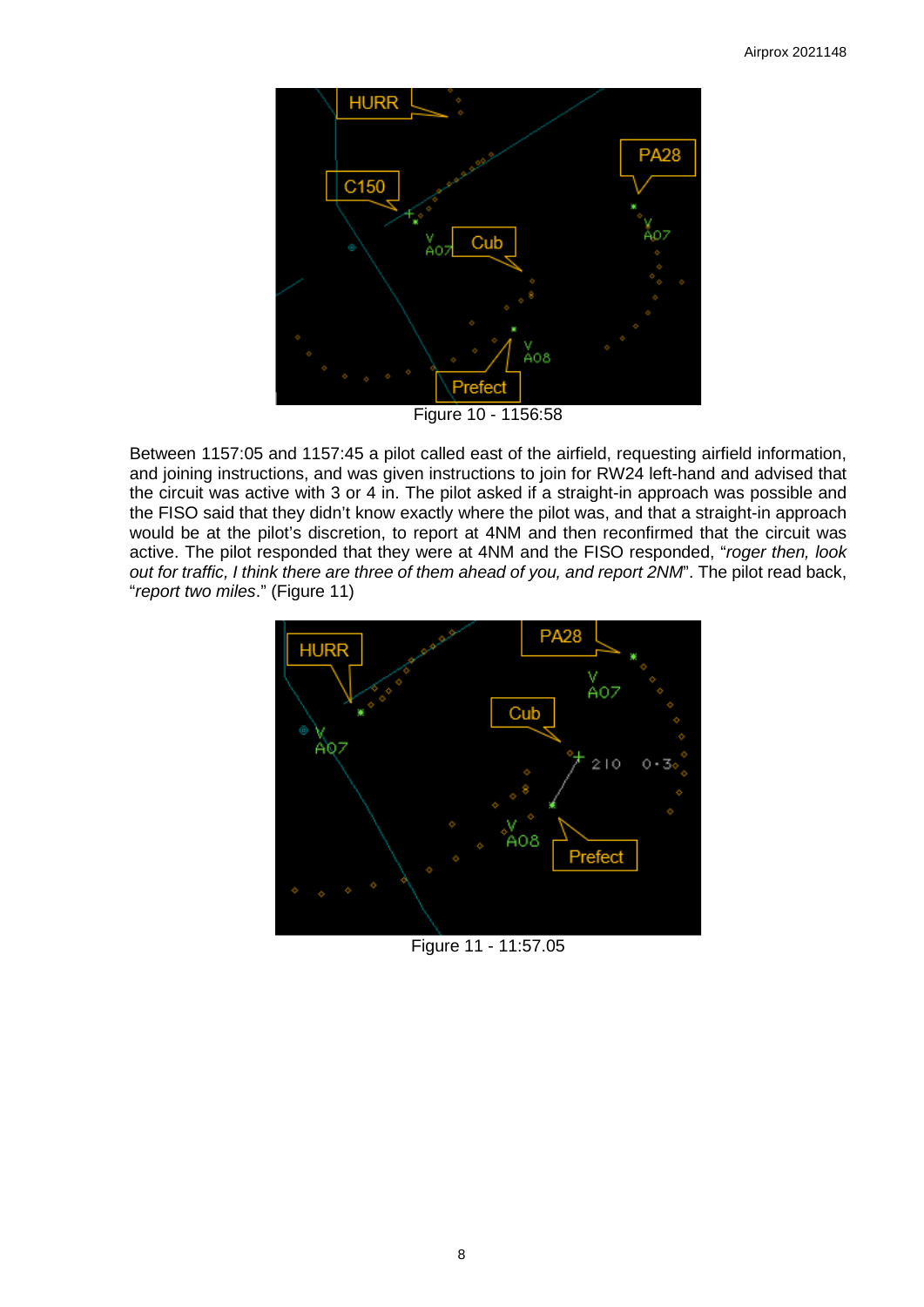

Figure 12 - 1157:31

At 1157:55 the PA28 pilot reported final and the FISO responded, "*I'll call you*." The FISO then instructed the pilot of the unrelated Prefect to continue taxiing toward the tower and the pilot acknowledged.

At 1158:10 the FISO issued a land at your discretion RW24L to the Prefect pilot and passed the instant wind of 240° 12kt. There was no response from the pilot. (Figure 13)



Figure 13 – 1158:08 (the Cub subsequently faded from radar & did not reappear)

The FISO turned their attention to the aircraft joining straight in from the east, the pilot advised that they would conduct an orbit to let the traffic past and then carry on to final. The FISO acknowledged.

The FISO then entered into an exchange with the PA28 pilot, asking if it was them just coming up the motorway. The pilot confirmed that it was them and that they were just to the east of the motorway. The FISO issued a land at your discretion on RW24L and passed the instant wind. The pilot acknowledged.

At 1158:57 the Cub pilot reported, "*final behind the other Prefect on my right-hand side*." The FISO responded, "*roger, understood, he's for the main runway*." There was a very short unintelligible transmission and then the FISO asked the Prefect pilot, "*do you see the Cub to your left?*" The Prefect pilot responded, "*affirm, final gear down*." The FISO responded, "*roger,*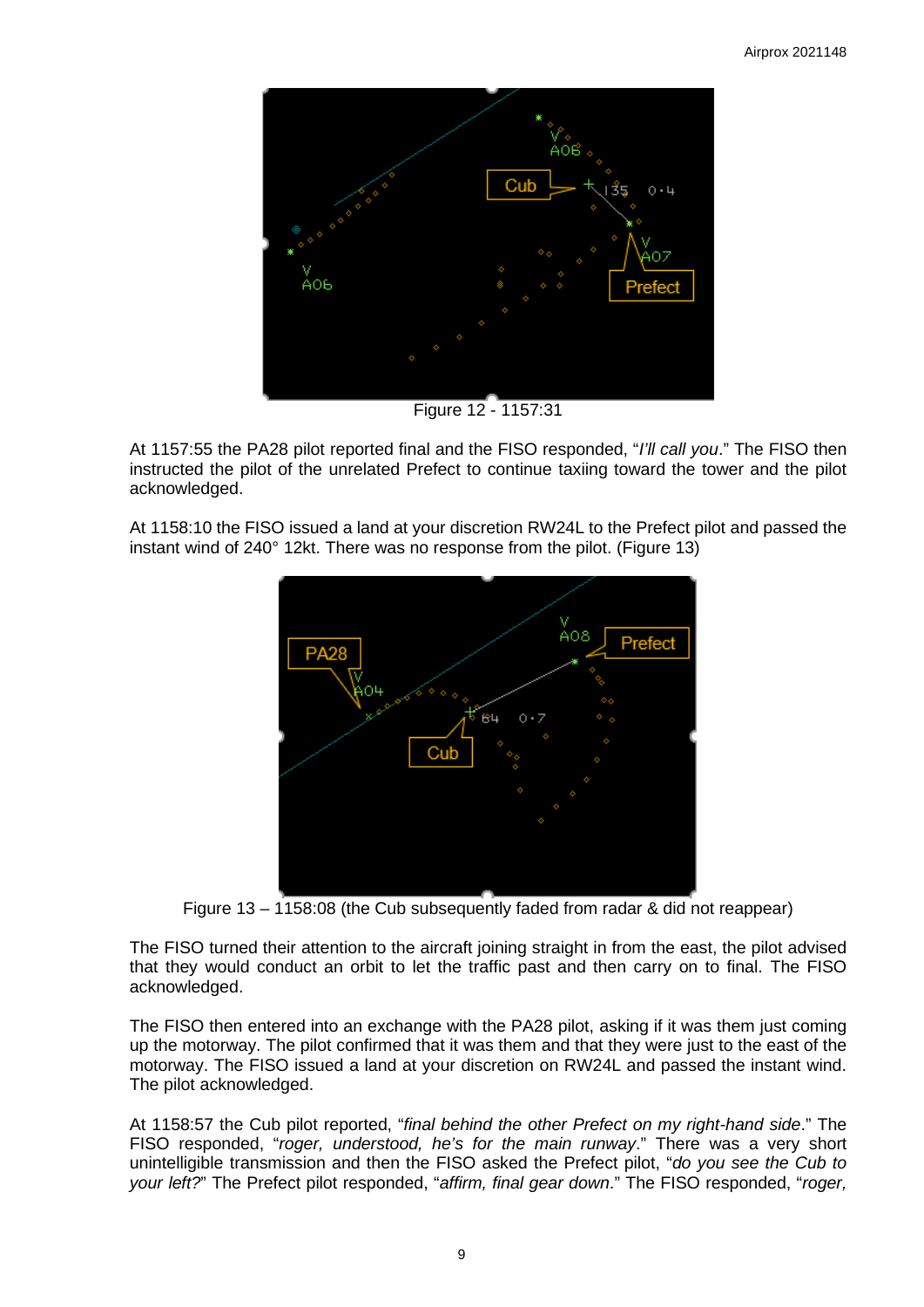*there's one just touching down on the main and the Cub to land on the grass*." The Prefect pilot acknowledged the traffic and the Cub pilot responded, "*I'm not entirely happy with that*."

At 1159:10 the C150 pilot reported downwind and was asked to report final. The FISO then issued taxi instructions to the pilot of the landed PA28.

At 1159:37 the Cub pilot reported final for the grass and was given land at their discretion RW24 grass. The pilot advised this would be for a full stop landing.

The FISO turned their attention to an aircraft on the ground.

At 1159:53 there was a garbled transmission and the words "*going around*" could be determined. The FISO queried who had reported going around and the Prefect pilot reported that it was them and that they had gone around because they didn't have enough space on the aircraft ahead. The FISO responded with, "*understood*."

### Analysis

The right and left-hand circuit patterns were extremely busy with traffic operating at a variety of different speeds and approaching both the grass and hard runways, with some pilots conducting high speed run-and-breaks into both the right and left-hand circuits.

The volume of traffic in the circuit and the resultant congestion and dual/triple transmissions on the RTF, were such that the FISO was extremely challenged when attempting to pass Traffic Information to pilots, however, they appeared to be doing their best with the airtime available to them.

The grass runway (24R) is situated to the north of the hard runway (24L). The Cub pilot was operating to RW24R and the Prefect pilot was operating to RW24L. Both pilots were flying lefthand circuits.

When the Prefect pilot was issued with their circuit joining instructions, they were passed generic Traffic Information that the circuit was active with three in. The pilot is unlikely to have known how many of the three aircraft would be operating in the left-hand circuit or which runway each aircraft would be approaching.

At 1154:55 when the Prefect pilot subsequently reported running in for the break, they used the callsign of their playmate, who had been given their landing clearance 65sec earlier and were likely to have been short final at the time. The FISO responded to this call also using the incorrect callsign. The FISO's attention may potentially have been taken away from the relative positions of the Prefect and the Cub aircraft at this point and no Traffic Information was passed to the Prefect pilot on the Cub as the Cub was turning off the climb out lane and onto the crosswind leg and the Cub pilot was not warned about the faster moving Prefect joining the left-hand circuit.

At 1156:22 when the Prefect pilot reported, "*downwind (unintelligible word) land*." The FISO responded, "*there is a Cub ahead of you in the late downwind left-hand position and another one ahead of him*." The pilot reported, "*visual*." The Prefect pilot is unlikely to have known which runway the Cub pilot would be approaching.

At 1156:51 when the Cub pilot reported, "*we'll position behind the PA28*" and the FISO responded, "*thanks, that makes you number three, there's two ahead of you*", there were a total of 3 aircraft ahead of the Cub and the Prefect was catching them up from behind.

Immediately prior to the Airprox occurring the FISO was engaged in a very lengthy RTF exchange that took place between 1157:05 and 1157:45, with the pilot of the aircraft inbound from the east, followed immediately by an aircraft reporting final and the pilot being told to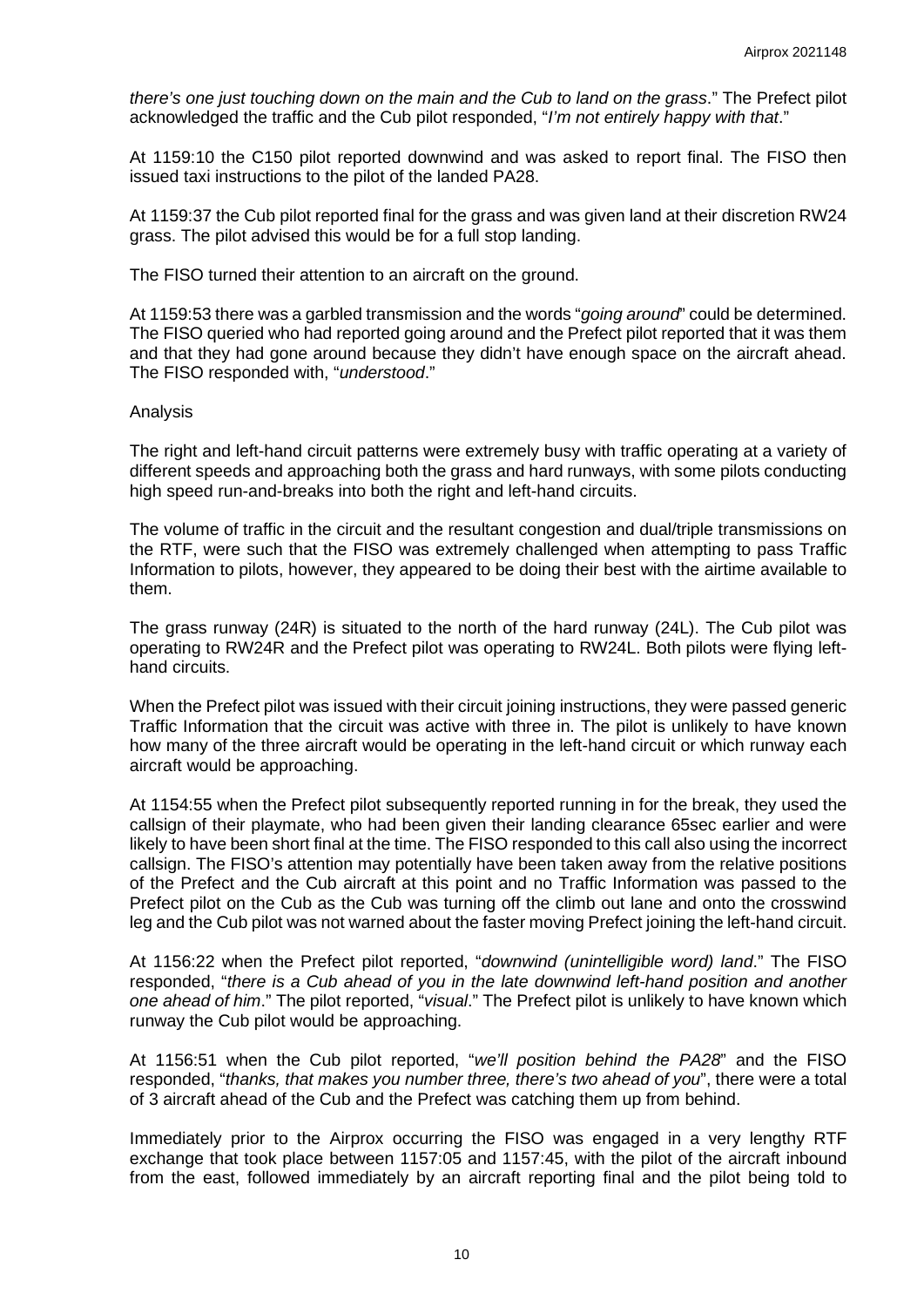standby, the Prefect pilot being issued with a land at your discretion, and the FISO returning their attention to the pilot of the aircraft joining straight in from the east.

It was not possible to determine the lateral or vertical distance between the two aircraft at the closest point of approach, this was due to the Cub aircraft being displayed as a Primary Radar only contact and the contact displaying intermittently on the radar replay. The Cub pilot did not receive any Traffic Information on the Prefect. The Prefect pilot was provided with specific Traffic Information on the Cub when the Cub was ahead of them downwind, and the Prefect pilot reported having the Cub aircraft in sight. The FISO could reasonably have expected that no further Traffic Information was required.

Unit management at Duxford are reminded of their obligations under Regulation (EU) 376/2014 as retained (and amended in UK domestic law) under the European Union (Withdrawal) Act 2018, Article 4, paragraphs 6(d) and 7, to submit a mandatory occurrence report, within 72 hours of when they are first made aware of an occurrence, and to conduct an analysis of the occurrence, in order to identify any safety hazards, followed by submission of follow up reports, in accordance with the 30 day and 3 month timescales contained in Article 11 of the regulation.

### **UKAB Secretariat**

The Duxford entry in the UK AIP states:

#### **EGSU AD 2.20 LOCAL AFRODROME REGULATIONS**

#### **1 AIRPORT REGULATIONS**

a. First 50 M of paved Runway 24 is sterile and is marked with yellow chevrons

b. Visiting aircraft must be insured in accordance with EU Regulation (EC) 785/2004. Art 7. Policies must include (where applicable) passenger legal liability insurance. Policies must also include the AV52E endorsement, proof of which may be requested on landing.

c. Although Duxford has parallel runways they are not available for simultaneous use and are to be treated as one runway.<br>d. Special rules are in force for special events. Relevant AICs give details.

e. The aerodrome is only open to visitors during specified hours. Traffic operating outside the published opening times is private and Duxford based.

f. Available for aircraft requiring to use a licensed aerodrome.

The Piper Cub and Prefect pilots shared an equal responsibility for collision avoidance and not to operate in such proximity to other aircraft as to create a collision hazard. [1](#page-10-0) An aircraft operated on or in the vicinity of an aerodrome shall conform with or avoid the pattern of traffic formed by other aircraft in operation. [2](#page-10-1)

#### **Occurrence Investigation**

### **3FTS Investigation**

A Piper Cub pilot perceived an Airprox event when on finals to land on dual runways at Duxford. The Piper Cub was landing on the grass strip (to the right hand side of main runway), whilst the Prefect conducted a late go-around to the main runway.

The Prefect crew, aware of the overtake speed on the slower and lower Piper Cub, elected to extend wide on the finals before ultimately conducting a go-around due to a second aircraft still occupying the runway. The Piper Cub was instructed to land on the grass strip, which required them to cross in front of the Prefect, left to right.

The Piper Cub pilot potentially lost visual situational awareness on the Prefect due to its position. However the Prefect crew, being behind and above, maintained visual contact at all times.

<span id="page-10-0"></span><sup>1</sup> (UK) SERA.3205 Proximity. MAA RA 2307 paragraphs 1 and 2.

<span id="page-10-1"></span> $2$  (UK) SERA.3225 Operation on and in the Vicinity of an Aerodrome. MAA RA 2307 paragraph 17.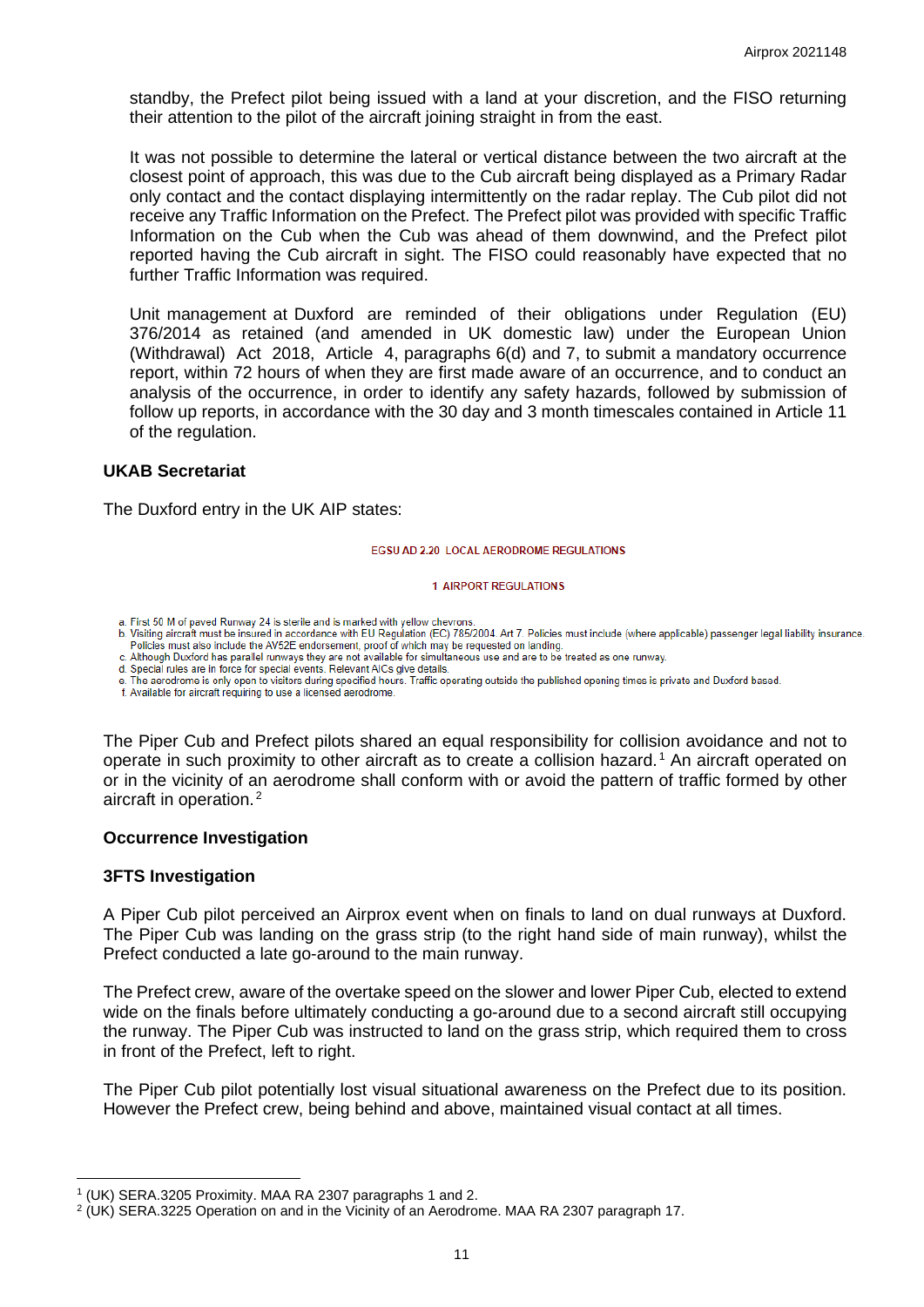The circuit speed of both aircraft was markedly different, causing the spacing to close. Traffic levels were high on the day, and the crew were aware that further aircraft were joining the circuit, therefore decided that trying to maintain spacing on the aircraft ahead was preferable to re-joining the circuit and potentially flying into confliction with the joining aircraft. Duxford has no formal ATC service provision nor does it have a caravan.

Informal information received from the operator of Duxford was that they were considering inviting Prefects to make use of the Warbird circuit.

The investigation recommended:

That commonly used land-away airfields are reviewed for their suitability, and furthermore full briefing material is collated and made mandatory reading prior to making use of such sites.

### **Comments**

# **HQ Air Command**

This Airprox was subject Local Investigation and made one recommendation: commonly used landaway airfields are reviewed for their suitability, and furthermore full briefing material is collated and made mandatory reading prior to making such use of sites. The event occurred during an extremely intense period with dual runway operations, multiple circuit directions and aircraft with quite differing airspeeds. Coupled with no formal ATC, although credit to the FISO who was doing their best to maintain SA, the risk of a pilot losing SA airborne markedly increases. RAF Cranwell and Barkston Heath Flying order book has a limit of 4 aircraft in the circuit with up to 2 joining. At the time of the Airprox, the circuit was at this upper limit and it was heartening to read from the investigation that 'crews have been reminded, that where they assess the environment to be too busy or complex, the option to depart the circuit can be a good one'.

Crews planning to use Duxford should be aware of the AIP guidance and what that means in practice. The AIP states: "Although Duxford has parallel runways they are not available for simultaneous use and are to be treated as one runway." The key phase is 'one runway' and therefore can't be used simultaneously but either can be used for take-off and landing in isolation. Crews should also be alert to the provision of a FISO. As the DDH states: "pilots remain wholly responsible for collision avoidance and compliance with local safe operating environment direction is a key mitigation in this respect." Notwithstanding the guidance, crews should be cautious of how close they get to a less manoeuvrable slower aircraft, accounting for startle factor and wake turbulence considerations. In this instance, the Cub pilot had to manoeuvre down and left to maintain a comfortable spacing, not a good place to be in the circuit. Since the Prefect crew were visual coupled with the Cub's avoiding action there was no risk of collision, but the situation was uncomfortable, nonetheless.

# **Summary**

An Airprox was reported when a Piper Cub and a Prefect flew into proximity in the Duxford circuit at 1159Z on Friday 13<sup>th</sup> August 2021. Both pilots were operating under VFR in VMC, both were in receipt of an AFIS from Duxford.

# **PART B: SUMMARY OF THE BOARD'S DISCUSSIONS**

Information available consisted of reports from both pilots, radar photographs/video recordings, reports from the air traffic controllers involved and reports from the appropriate operating authorities. Relevant contributory factors mentioned during the Board's discussions are highlighted within the text in bold, with the numbers referring to the Contributory Factors table displayed in Part C.

Due to the exceptional circumstances presented by the coronavirus pandemic, this incident was assessed as part of a 'virtual' UK Airprox Board meeting where members provided a combination of written contributions and dial-in/VTC comments.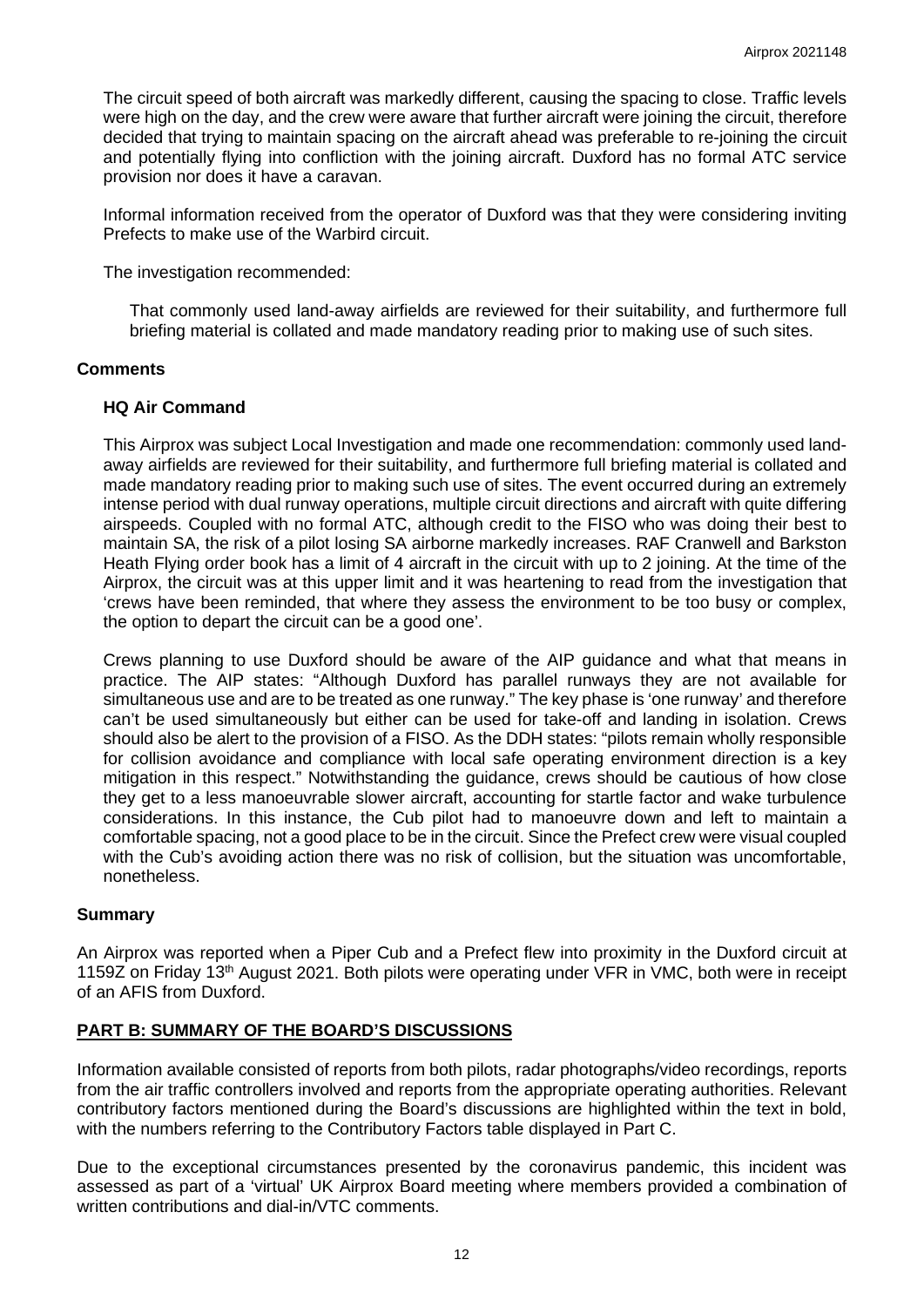The Board first looked at the actions of the Piper Cub pilot. They were in the visual circuit and had made all the appropriate circuit calls, including the downwind call, so they could rightly expect that the Prefect would fit in behind them. The Cub was considerably slower than the Prefect and once the pilot had turned on to final, they could do nothing to prevent the Prefect catching up from behind (**CF10**). Once visual, members thought that it must have been very disconcerting for the Cub pilot to see the Prefect so close and the pilot was concerned enough by its proximity to take avoiding action (**CF8**).

Turning to the Prefect pilot, they were unfamiliar with Duxford operations and members opined that in such a busy circuit, with some unusual activities including two circuits and two landing areas, there would have been a lot for the student to assimilate. Furthermore, the differing speed of the aircraft in the circuit would have meant extra attention was needed for sequencing. Nevertheless, members noted that it was for the visiting pilot to ensure they were aware of all of the nuances of the airfield they were visiting, some members opined that in GA, students are made to telephone the airfield to book the landaway and consequently, receive the airfield brief in person over the telephone. In the event, the Prefect pilot was under the misapprehension that the grass and the hard runway were being used simultaneously, when in fact aircraft needed to reduce to taxying speed before the parallel runway could be used. Members thought that although the Duxford entry in the AIP had sufficient information stating that the runways were not to be used simultaneously, there was also a full and comprehensive brief available on the Duxford website which they should have referred to when pre-flight planning (**CF5**). On turning final behind the Cub, believing they were able to land simultaneously, the Prefect pilot continued the approach (**CF1**, **CF2**). Some members opined that even if the pilot believed they could continue, they should not have continued to a point so close behind the Cub anyway and should have made an earlier decision to go around (**CF3**, **CF4**). In continuing the approach, the Prefect pilot flew close enough to cause the Cub pilot enough concern that they felt the need to take avoiding action (**CF7**, **CF9**). It was noted that the TAS in the Prefect could not detect the non-squawking Cub, and although the Airprox occurred in the visual circuit and the Prefect pilot was visual with the Cub at all times, members thought that a TAS alert might have warned the Prefect pilot to the proximity (**CF6**). Members wondered whether the Prefect pilot was unused to operations on an airfield with a FISO given that most military airfields have full ATC and were heartened to hear that the RAF Safety Cell intended to write a magazine article for Air Clues, highlighting the differences between military and civilian airfields and explaining the responsibilities of a FISO.

The Board briefly looked at the actions of the AFISO, they were operating under difficult circumstances in extremely busy traffic conditions and members thought that they were doing their best to provide pilots with Traffic Information. Ultimately, the AFISO was not providing clearances for the pilots to use the runway and the AFISO could not instruct the Prefect pilot to go around. Some members wondered whether, with the Prefect being so much quicker than the other GA aircraft, they should be allowed to use the right-hand 'Warbird' circuit in future.

When determining the risk members did not have a radar separation to aid their assessment, but instead needed to rely on the reports from the pilots. The Prefect pilot assessed the risk of collision as low, whereas the Cub pilot assessed it as medium. A long discussion ensued about whether, because the Prefect pilot had been visual throughout the event there had been no risk of collision or whether the incident contained some element of risk. Some members thought that although the Prefect pilot was visual, they had not considered the possibility that, had the Cub pilot unexpectedly manoeuvred, there was the potential for them to have inadvertently turned, or pulled up, into closer proximity. Others countered that as a slower, less manoeuvrable aircraft, the Cub was unlikely to have manoeuvred so quickly that the Prefect pilot could not have taken action. After some discussion, the Chair asked the Board to vote, and, by a small majority, the Board voted for Risk Category C, safety degraded but no risk of collision.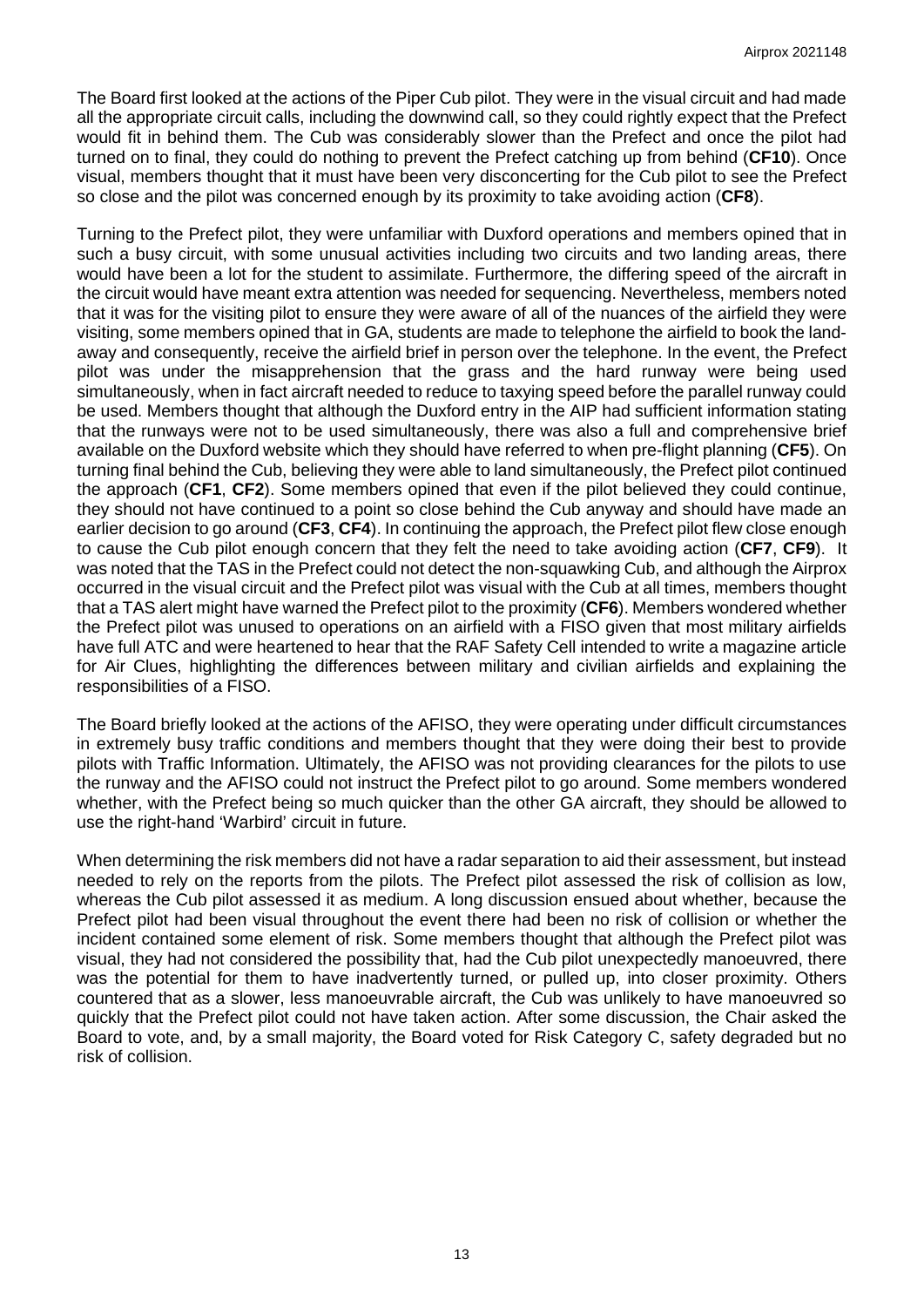# **PART C: ASSESSMENT OF CONTRIBUTORY FACTORS AND RISK**

### Contributory Factors:

|                | 2021148                |                                                             |                                          |                                    |  |  |  |  |  |  |  |  |
|----------------|------------------------|-------------------------------------------------------------|------------------------------------------|------------------------------------|--|--|--|--|--|--|--|--|
| <b>CF</b>      | <b>Factor</b>          | <b>Description</b>                                          | <b>ECCAIRS Amplification</b>             | <b>UKAB Amplification</b>          |  |  |  |  |  |  |  |  |
|                | <b>Flight Elements</b> |                                                             |                                          |                                    |  |  |  |  |  |  |  |  |
|                |                        | • Regulations, Processes, Procedures and Compliance         |                                          |                                    |  |  |  |  |  |  |  |  |
| $\mathbf{1}$   | <b>Human Factors</b>   | • Use of policy/Procedures                                  | Events involving the use of the relevant | Regulations and/or procedures      |  |  |  |  |  |  |  |  |
|                |                        |                                                             | policy or procedures by flight crew      | not complied with                  |  |  |  |  |  |  |  |  |
|                |                        | <b>. Tactical Planning and Execution</b>                    |                                          |                                    |  |  |  |  |  |  |  |  |
| $\overline{2}$ | <b>Human Factors</b>   | • Action Performed                                          | Events involving flight crew performing  | Incorrect or ineffective execution |  |  |  |  |  |  |  |  |
|                |                        | Incorrectly                                                 | the selected action incorrectly          |                                    |  |  |  |  |  |  |  |  |
| 3              | <b>Human Factors</b>   | • Late Decision/Plan                                        | Events involving flight crew making a    |                                    |  |  |  |  |  |  |  |  |
|                |                        |                                                             | decision too late to meet the needs of   |                                    |  |  |  |  |  |  |  |  |
|                |                        |                                                             | the situation                            |                                    |  |  |  |  |  |  |  |  |
| 4              | Human Factors          | • Monitoring of<br>Environment                              | Events involving flight crew not to      | Did not avoid/conform with the     |  |  |  |  |  |  |  |  |
|                |                        |                                                             | appropriately monitoring the             | pattern of traffic already formed  |  |  |  |  |  |  |  |  |
|                |                        |                                                             | environment                              |                                    |  |  |  |  |  |  |  |  |
| 5              | Human Factors          | • Pre-flight briefing and                                   | An event involving incorrect, poor or    |                                    |  |  |  |  |  |  |  |  |
|                |                        | flight preparation                                          | insufficient pre-flight briefing         |                                    |  |  |  |  |  |  |  |  |
|                |                        | <b>• Electronic Warning System Operation and Compliance</b> |                                          |                                    |  |  |  |  |  |  |  |  |
|                |                        |                                                             | An event involving the system which      |                                    |  |  |  |  |  |  |  |  |
|                |                        | • ACAS/TCAS System                                          |                                          |                                    |  |  |  |  |  |  |  |  |
|                |                        |                                                             | provides information to determine        |                                    |  |  |  |  |  |  |  |  |
| 6              | Technical              | Failure                                                     | aircraft position and is primarily       | Incompatible CWS equipment         |  |  |  |  |  |  |  |  |
|                |                        |                                                             | independent of ground installations      |                                    |  |  |  |  |  |  |  |  |
|                | • See and Avoid        |                                                             |                                          |                                    |  |  |  |  |  |  |  |  |
|                |                        |                                                             | Events involving flight crew performing  | Pilot flew close enough to cause   |  |  |  |  |  |  |  |  |
| 7              | <b>Human Factors</b>   | • Incorrect Action Selection                                | or choosing the wrong course of action   | concern                            |  |  |  |  |  |  |  |  |
|                |                        |                                                             | Events involving flight crew incorrectly |                                    |  |  |  |  |  |  |  |  |
|                |                        | • Perception of Visual                                      | perceiving a situation visually and then | Pilot was concerned by the         |  |  |  |  |  |  |  |  |
| 8              | <b>Human Factors</b>   | Information                                                 | taking the wrong course of action or     | proximity of the other aircraft    |  |  |  |  |  |  |  |  |
|                |                        |                                                             | path of movement                         |                                    |  |  |  |  |  |  |  |  |
|                |                        |                                                             | Events involving flight crew incorrectly |                                    |  |  |  |  |  |  |  |  |
|                |                        | • Perception of Visual                                      | perceiving a situation visually and then |                                    |  |  |  |  |  |  |  |  |
| 9              | <b>Human Factors</b>   | Information                                                 | taking the wrong course of action or     |                                    |  |  |  |  |  |  |  |  |
|                |                        |                                                             | path of movement                         |                                    |  |  |  |  |  |  |  |  |
| 10             | Contextual             | • Visual Impairment                                         | Events involving impairment due to an    | One or both aircraft were          |  |  |  |  |  |  |  |  |

Degree of Risk: C.

Safety Barrier Assessment<sup>[3](#page-13-0)</sup>

In assessing the effectiveness of the safety barriers associated with this incident, the Board concluded that the key factors had been that:

# **Flight Elements:**

**Regulations, Processes, Procedures and Compliance** were assessed as **ineffective** because the Prefect pilot continued on the approach, expecting to use the hard runway simultaneously with the Cub approaching the grass.

<span id="page-13-0"></span><sup>&</sup>lt;sup>3</sup> The UK Airprox Board scheme for assessing the Availability, Functionality and Effectiveness of safety barriers can be found on the **UKAB Website**.